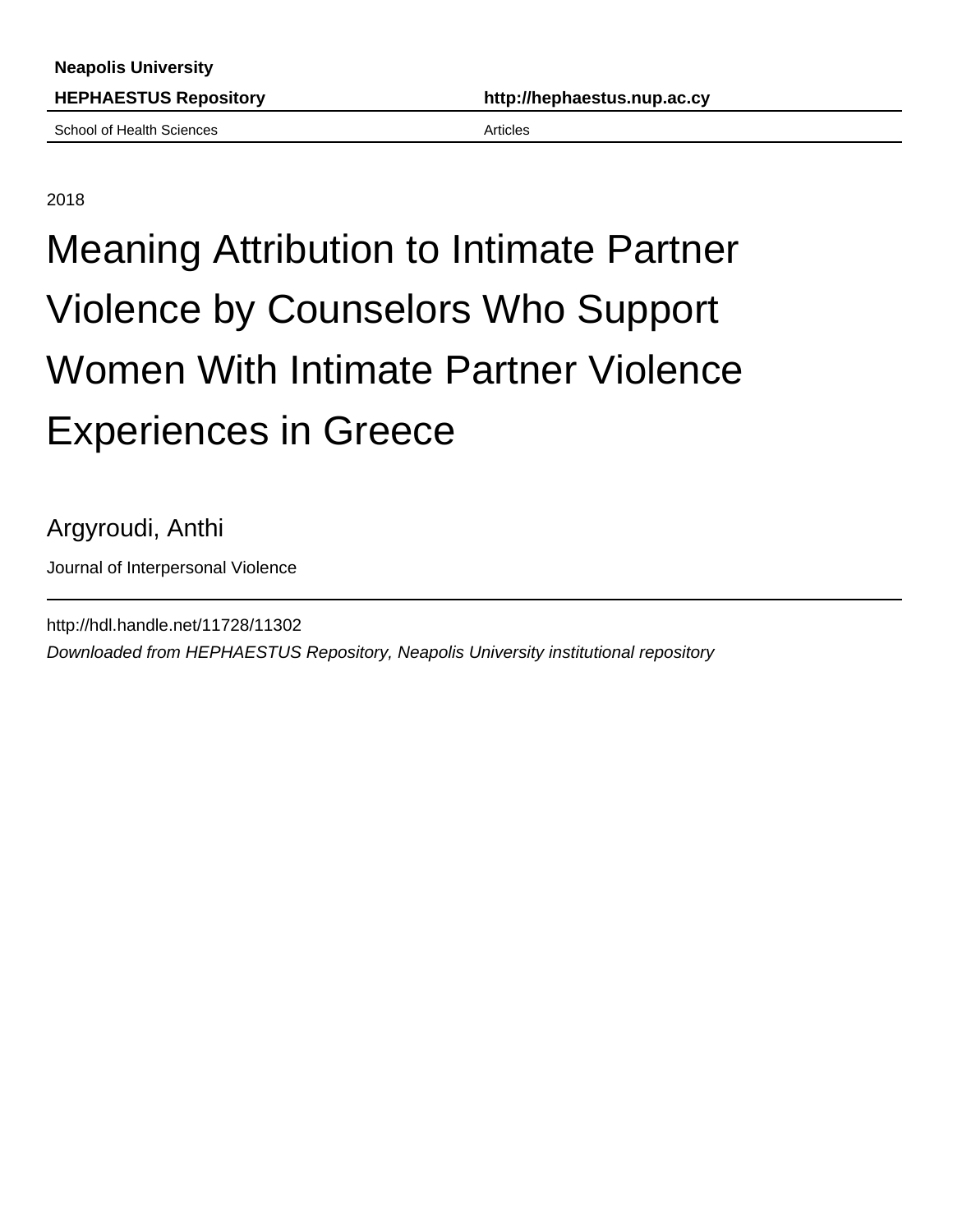**Meaning Attribution to Intimate Partner Violence by Counselors Who Support Women With Intimate Partner Violence Experiences in Greece**

DOI: 10.1177/0886260518819877 Journal of Interpersonal Violence  $1 - 18$ © The Author(s) 2018 Article reuse guidelines: [sagepub.com/journals-permissions](https://us.sagepub.com/en-us/journals-permissions) [journals.sagepub.com/home/jiv](https://journals.sagepub.com/home/jiv)



## Anthi Argyroudi<sup>1</sup> and Katerina Flora<sup>2</sup>

#### **Abstract**

The present study refers to the meaning attributed to intimate partner violence by counselors supporting women who have experienced abuse and seek for help. The main focus of the study is the investigation of the effect of the counselors' work experience in changing the meaning of intimate partner violence. The research involved 10 counselors working in social services (counseling centers and shelter services), in Greece, who support women who have suffered intimate partner violence in their relationships. The research data were collected through semi-structured interviews, and their analysis followed the interpretative phenomenological method. The qualitative analysis of the interviews showed that the counselors' work experience broadens the meaning of intimate partner violence. The broadened definition of intimate partner violence seems to affect simultaneously the counselors' sense of (their) vulnerability to violence.

#### **Keywords**

intimate partner violence, counseling, battered women

1Panteion University, Athens, Greece 2Neapolis University Pafos, Cyprus

#### **Corresponding Author:**

Anthi Argyroudi, Davaki Egntatia Sst. 468, Thessaloniki 5462541, Greece. Email: [antharg@yahoo.gr](mailto:antharg@yahoo.gr)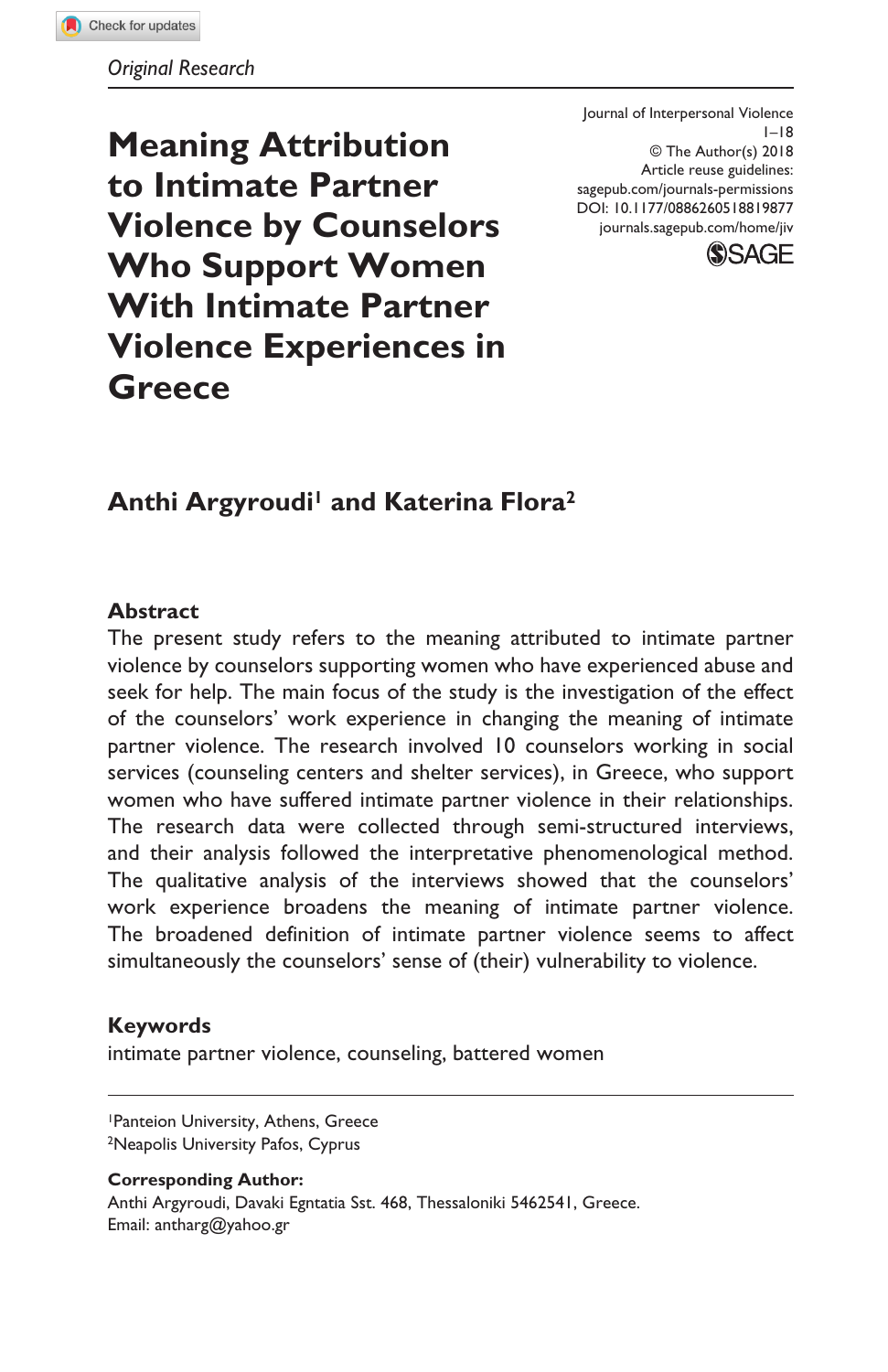### **Introduction**

During the past decades, since the emancipation of feminism in Greece and worldwide, the phenomenon of domestic violence and more specifically the intimate partner violence emerged. Although a variety of definitions have been attributed to describe this phenomenon, from characterizing particular types of marriage to physical and psychological abuse, in the present study intimate partner violence concerns the behavior of a former or current spouse or partner of a woman which causes, or may possibly cause, physical, sexual, emotional, or psychological damage. Among other behaviors, acts of violence also include threats, intimidation, and restriction of freedom (Reisenhofer & Taft, 2013). This definition is indicative because it concludes coercive control in intimate partner violence relationships (Dutton & Goodman, 2005).

The present study focuses on probing the attributed meaning of intimate partner violence against women for counselors who support women as victims of intimate partner violence. Studies like the present one contributes to improvements in quality of counselor practices that are occupied at these specialized services.

In Greece where a specialized network with social services for women started to operate a few years ago, studies like the present one are in need to enhance counseling and psychotherapy strategies associated with intimate partner violence. More specifically, the General Secretariat for Gender Equality (GSGE) in Greece, within the framework of the "National Program for Gender Equality 2010-2013," funded by "Administrative Reform 2007-2013" organized a network of social services (counseling centers and shelter services) to provide support to women who have suffered some form of abuse (i.e., physical and/or psychological and/or sexual and/or economic, etc.) and their children. Within these structures—and among other professionals (e.g., lawyers, sociologists etc.)—counselors (social workers and psychologists) offer psychosocial support to women who mention that they have suffered abuse.

This network includes the following:

- The telephone hotline (15900) that operates 24 hr a day/365 days a year and provides information services and telephone counseling to women who are victims of all forms of violence;
- Twenty-five counseling centers set up in large municipalities of the country under the management of local government and fourteen counseling centers of GSGE in Greece;
- Nineteen shelter services for abused women and their children—also set up in large municipalities—and two shelter services of the National Center for Social Solidarity (EKKA Greece) in Athens and Thessaloniki,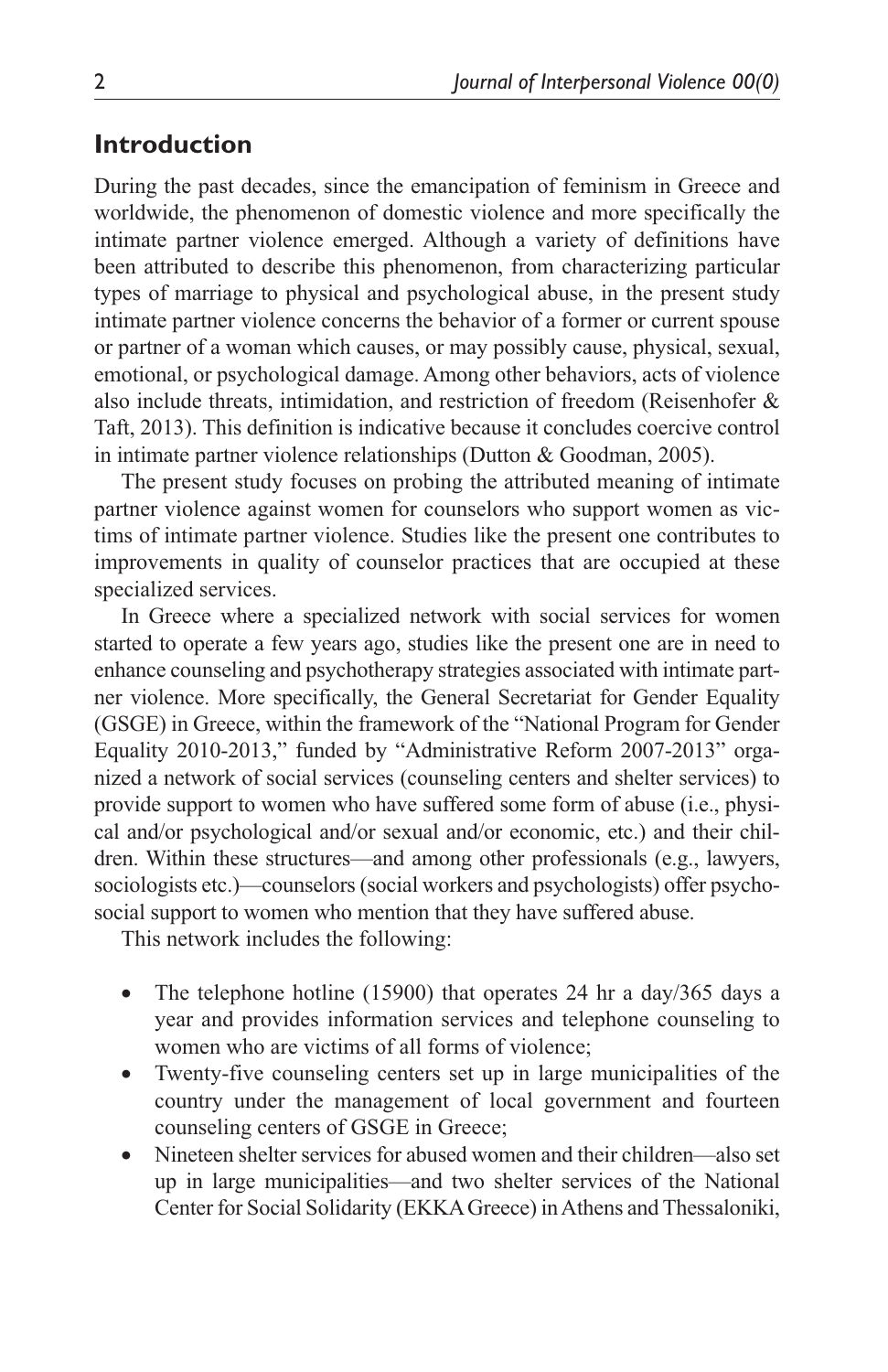which were already operating earlier, but now have upgraded and expanded their operation.

The GSGE coordinates and monitors the network with the aim of ensuring its successful and efficient operation while implementing a model for the operation of the network's structures that is based on the methodological approach of counseling with a gender perspective. It also designs and develops actions for public information and awareness (conferences, radio and television campaigns, brochures, etc.; Hellenic Agency for Local Development and Local Government, n.d.).

Intimate partner violence is multiform. In the era of capitalist/financial crisis in Greece, intimate partner violence is imprinted through manifold mediations in the human psyche, resulting in unavoidable consequences, at a lesser or a greater degree. Symbolic violence, the social violence, as supplemental to the brutal physical violence, multiplies the magnitude of the results of the latter (Thapar-Björkert, Samelius, & Sanghera, 2016). Similar to the women who have experienced abuse, the counselors live in the same socioeconomic context and are already exposed to—at least—symbolic violence. Their close association with the stories of women who have suffered violence makes it possible for them to be exposed to the more tangible forms of violence, as this is expressed in the form of brutal force in the context of interpersonal relationships.

Empirical findings show that meaning of intimate partner violence is different for men and women (Bailey, Buchbinder, & Eisikovits, 2011; Mitra, 2013; Stanley,Fell, Miller, Thomson, & Watson, 2012). Women who have been abused and have participated in a qualitative research (Mitra, 2013) emphasized more on the psychological than physical abuse they had suffered from their partner or husband. According to researchers, the abusive behaviors frequently occur within a marriage or a relationship, can be repetitive, and last for a long time, inducing an enhanced impact on women when they narrated their lives. As noted by Mitra (2013), the participants in this study described intimate partner violence as a private and not a public issue and recognized their difficulty to talk about what was happening in the privacy of their home. Furthermore, they reported that they experienced feelings such as despair, ambivalence, confusion, loss, pain, and loneliness. One more qualitative study for women who have suffered intimate partner violence (Levin, 2014) argues that the counseling relationship of these women is characterized by the repetition of a pattern of communication that resembles the one they had with their abusive partner. More specifically, these women reported that the counselors did not actively listen to them, as was also the case with their partner. The conclusion of Levin (2014) is that a counseling relationship with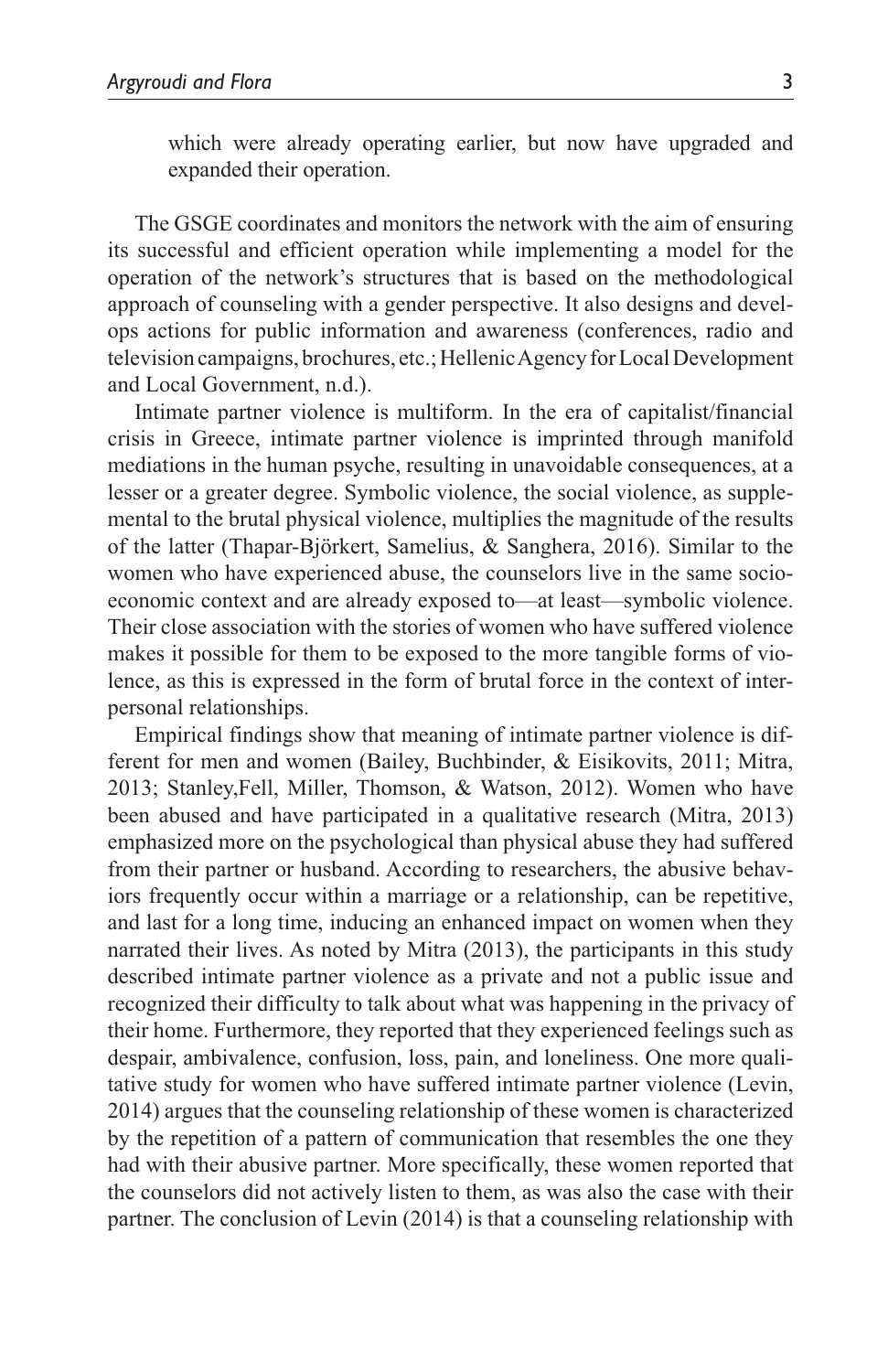a woman who has suffered abuse needs to give emphasis in listening; in other words, there is a need for the counselor to come face-to-face with the full range of behaviors involved in the abuse situation.

However, in a qualitative research examining meaning of intimate partner violence by men, it is argued that men do not define intimate partner violence in a broad manner. This research showed that although participants (men from the general population) considered physical and sexual violence against women as unacceptable, it was not easy for them to take responsibility for behaviors that may be included in an abuse definition expanding beyond physical abuse (Stanley et al., 2012). It is worth noted that the denial of responsibility for abusive behavior and the failure to recognize certain behaviors as abusive are key factors in inhibiting help-seeking on the part of men who exercise violence (Milner, 2004; Wexler, 1999). At the same time, men attribute the responsibility for any nonphysical abusive behavior to their wives or partners (Stanley et al., 2012).

Similarly, a relevant research (Bailey, Buchbinder, & Eisikovits, 2011) involving male counselors who provided support to men who exercise violence against women found that the counselors limited the meaning of intimate partner violence. More specifically, the participants in this study acknowledged that if they define intimate partner violence as including a wide range of behaviors, they would eventually be driven into questioning about their own selves. However, by designating only some types of behaviors as violent, the participants were able to reconcile with their own reality. In this way, the male counselors recognized themselves at most as aggressive but not as violent.

Summarizing the aforementioned results the attribution of meaning for intimate partner violence differs between men and women. This is consistent with the fact that information and meaning do not constitute independent, discrete, and objective representations of reality that are simply transferred from person to person. On the contrary, they are socially constructed transactions that are constantly evolving. The way in which information acquires meaning depends on the superstitions, biases, and experiences of the individual as such, as well as on the context in which information is exchanged. There are multiple interacting influences affecting human interactions and words exchange. Listening to others is more than a pathetic action but is an active interpretation (Levin, 2014).

According to the above, the way in which intimate partner violence is defined appears to be particularly important for counselors supporting women who report they have been abused. It is often noted that long-term exposure of counselors to the narration of traumatic experiences from people who have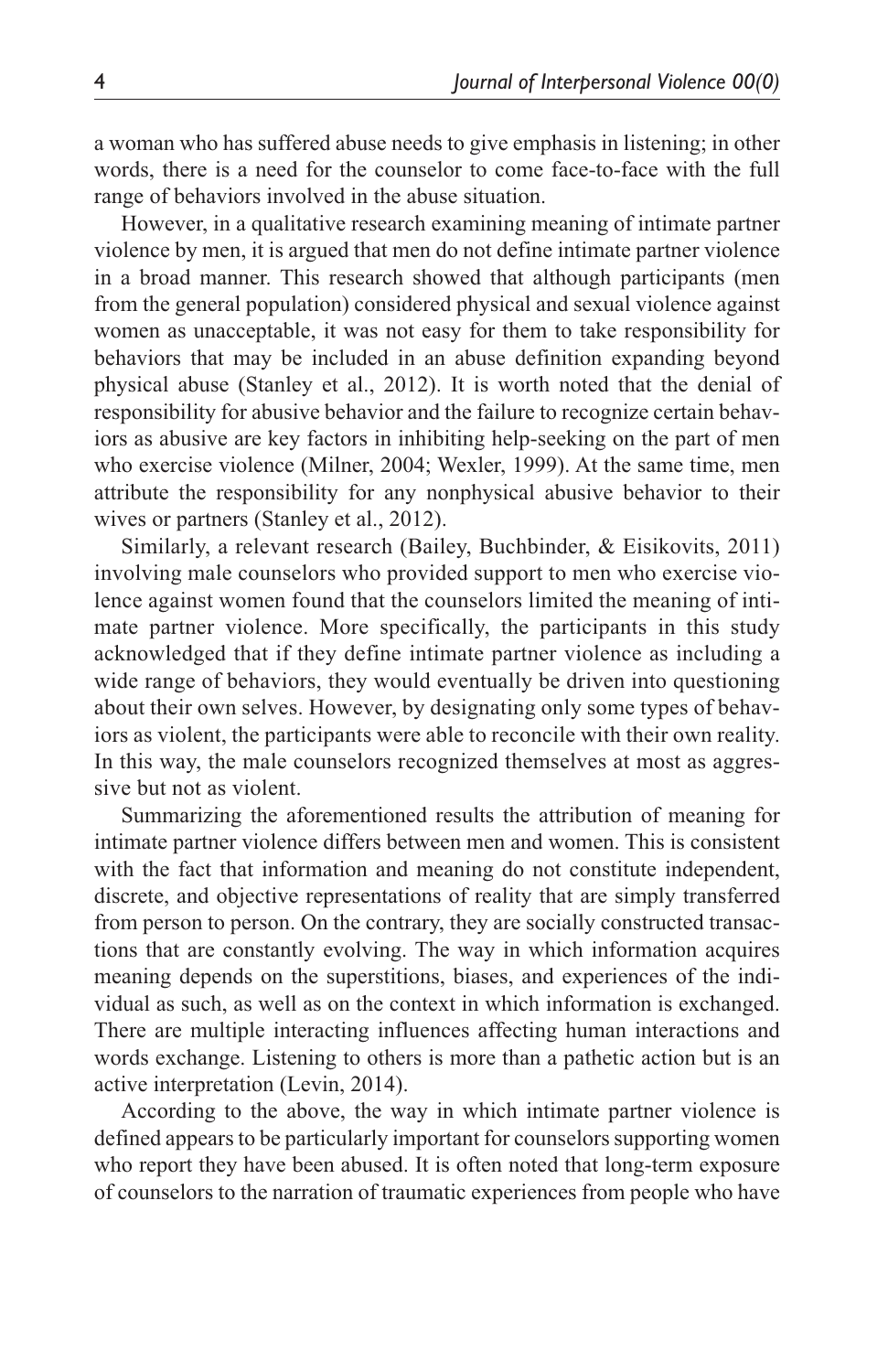suffered some form of violence can affect their basic beliefs about the world, as, for example, whether the world is a safe context to live in and/or whether people are trustworthy. The counselors who work in similar frameworks may even experience symptoms of posttraumatic stress disorder due to their offering counseling support to people who have suffered some form of abuse. These symptoms may include persistent thoughts, as well as anxiety and anger (Baird & Kracen, 2006). McCann and Pearlman (1990) also argue that these symptoms may vary from long term to permanent. Therefore, a broad definition of domestic violence can expose counselors to greater risk in the case that they have expanded the criteria to acknowledge some behaviors as abusive.

Intimate partner violence has been studied, using different perspectives. Indicative examples of relevant research include studies focused on the causal attribution of abuse on the part of perpetrators and victims (Flynn & Graham, 2010), women in dealing with their violent partner and abusive relationship (Grauwiler, 2008; Levin, 2014), the understanding of domestic abuse and its implementation for practice and policy (Dixon & Graham-Kevan, 2011), narratives as a therapeutic tool for people who have suffered abuse (Pasupathi, Fivush, & Hernandez-Martinez, 2016), and theoretical perspectives to the therapeutic approach for women who have been abused (Reisenhofer & Taft, 2013). These studies focused mainly on the therapeutic/counseling treatment of women who have suffered abuse.

Based on the above the purpose of this research is to investigate the meaning attributed to intimate partner violence by counselors who work in social services (counseling centers and shelter services) for supporting the women who narrate experiences from intimate partner violence relationships.

More specifically, the target of the present study is to understand in which ways counselors change their personal approach in defining intimate partner violence, when listening to women who narrate their experiences. Specific research questions are as follows: (a) What is the initial meaning of intimate partner violence that counselors recall that they had before they started working at specialized social services? (b) What is the contemporary meaning of intimate partner violence for counselors after working for some period at these social services? Another goal of the present study was to investigate the possible ways in which personal meaning of intimate partner violence by the counselors affects their work and their lives in general. Finally, due to the fact that counselors supporting women are coming up with multiple urgent needs and frequent setbacks (Wildwind, 1984), the present study tries to enhance their abilities in supporting women who seek help and improve the quality of the aid provided in these specialized social services.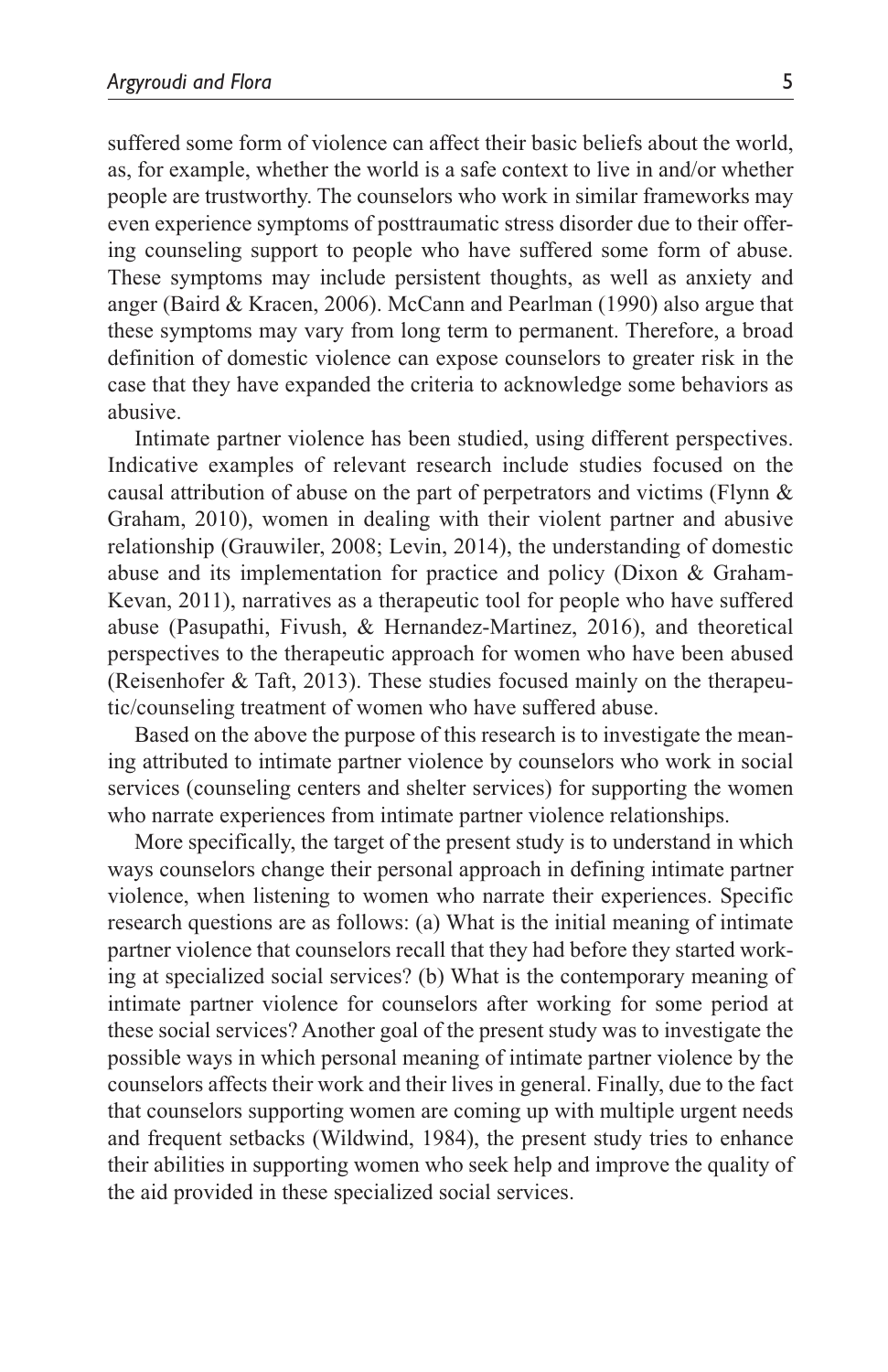## **Method**

The present study uses qualitative research methodology, and in particular, the interpretative phenomenological analysis. Considering both its purpose to explore the idiosyncratic subjective experience and the social awareness of the participants, as well as its character—as it addresses the sensitive issue of abuse—this study uses the specific methodology to better approach the participants' experiences and opinions (Smith, 2008). More specifically, the choice to use interpretative phenomenological analysis—according to which the researchers' involvement with the text gives them margin for more interpretative comments—was made on the basis that this method allows access to the inner world of the individual (Smith, 2008), as it does not aim to the generalization of the research results but, rather, to the indepth study of phenomena in pursuit of the participants' own frame of reference (Smith, Flowers, & Larkin, 2009).

## *Participants*

The research participants were 10 professional counselors (nine women and one man), working in social services (counseling centers and shelters) that provide support to women who are victims of violence. The majority of women counselors participated in the study can be explained by the fact that women choose, more often than men, to be a mental health professional, although men working at social services are more empowered in status (prestige, authority, etc.; Clay, 2017). Six of them were working as psychologists and the remaining four were working as social workers. Five of the participants were working at Women's Counseling Centers, while the other five were working at shelters for women who are victims of violence and their children. Three of the ten participants had basic higher education degrees, six of them had master degrees, and one had a PhD. All the counselors had at least 18-month work experience at these specialized social services. Regarding their family status, five participants were married, one was cohabiting, and four were single. Half of the participants had at least one child. All of them were Greek citizens.

### *Interviews*

The research tool selected is the semi-structured interview because it serves more effectively the purpose of the research, as it establishes the basic framework regarding the factors of counseling while providing the participants with the necessary freedom to express their experiences. The interview consisted of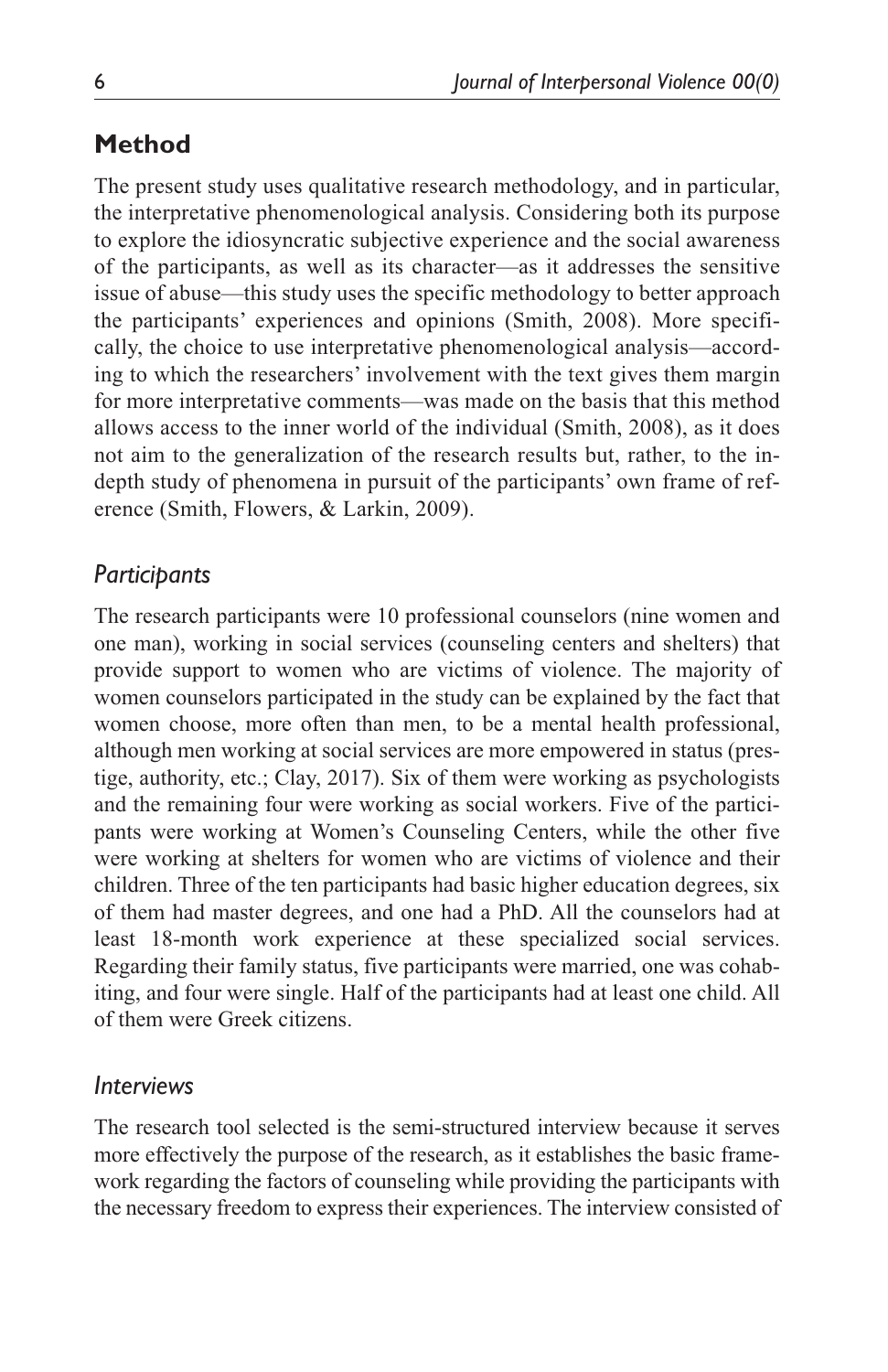a total of seven questions, for example, "At the present time, how would you define abuse?" "I would like you to recall through images, words, and so on how you defined abuse (based on previous related or not related to your current job work experiences) before you started working here," "Could you say that working with abused women has affected your personal close relationships?" and so on. The interviews lasted between 40 and 60 min. Interview included open-ended questions, and the necessary time was provided to the participants to fully respond to the questions. All interviews were recorded and the recordings were then transcribed.

#### *Procedure Rigor and Ethics*

To conduct the research, we initially got permission from the relevant responsible authority and then we contacted the social service structures, shelters, and counseling centers informing them about the purpose of the research. The proposal was reviewed by the scientific committee of the GSGE. Both the proposal and the permission acquired secured the anonymity of the participants and our compliance with research ethics. The response was positive, which can be partly attributed to the fact that the two researchers are clinical psychologists with considerable prior clinical and research experience. Hence, the interviews were conducted based on mutual understanding and trust between participants and the interviewer, resulting in a sincere interview. The conduct of the interviews took place over a period of 4 months in 2015.

#### *Data Analysis*

After the accurate transcription of the interviews, each of the two researchers read all of the transcriptions (10), separately and repeatedly, and in this process, we took notes and wrote down our observations and thoughts. These notes may include repetitive phrases, questions, emotions, and descriptions of, or comments on, the language used (Smith, Jarman, & Osborn, 1999). In the second stage of the analysis, we reviewed the text and identified the themes that best represent the essential qualitative elements of the interview. It is at this point of the process that psychological concepts or terms may arise. After the identification of the key themes of each part of the text, we looked for possible links among those themes (Biggerstaff & Thompson, 2008).

In the third step, we attempted to give an overall structure to the analysis, associating the themes that were extracted so as to create "groups" or conceptual schemas. The purpose of this step is to get a group of thematic categories and draw hyper-categories constituting a hierarchical relationship between the first and the second (Biggerstaff & Thompson, 2008). At the end of the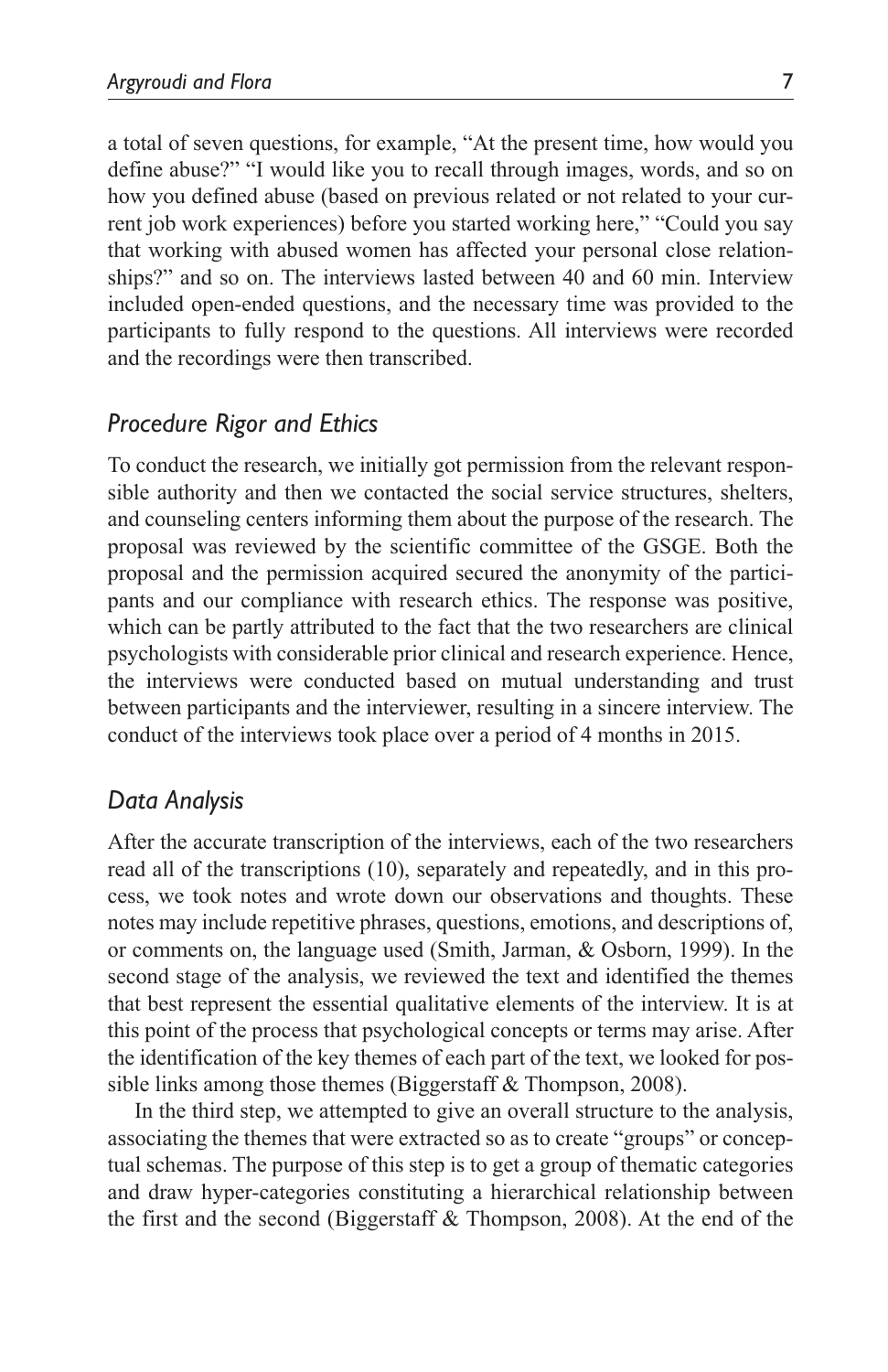process, we exchanged the results of our separate analyses and found a significant convergence in the key categories. This approach allowed us to maximize the validity and reliability of the results by applying investigator triangulation (Golafshani, 2003). In other words, both researchers investigated the data, interpreting them at different time and location, agreeing upon the key categories but approaching them differently, following a different discourse. Finally, we jointly discussed and recorded the final results.

## **Results**

The definitions set forth for meaning of intimate partner violence can be categorized into three themes. In the first theme, the definitions related to the period prior to the acquisition of work experience in exclusively supporting women who have suffered intimate partner violence. Here, the definition is expressed schematically in the form of "a man beating a woman." The focus is mainly on the physical form of abuse and less on other forms, such as psychological, emotional abuse, and so on, as well as in myths prevailing about the violence against women. The definitions of intimate partner violence falling under the second theme are the ones that emerged through work experience. The second theme could be labeled as "intimate partner violence has many shades." This construction seems to stem from work experience. The third and the final theme could be labeled as "intimate partner violence is a power play." This definition highlights the active role of the woman victim, and it is related not only to the experience of counselors but also to their attribution of dynamic elements to the woman who suffers violence in her domestic environment. Viewing a woman who narrates experiences of intimate partner violence as a "survivor" (i.e., emphasis on the fact that these women managed to elude intimate partner violence and narrate their experience) and not as a victim (i.e., emphasis on their suffering) may help counselors to profoundly listen to these experiences and also not feel themselves so vulnerable against violence.

## *Meaning of Intimate Partner Violence Before Working in the Specialized Social Services*

Participants were asked to recall the meaning of intimate partner abuse before working in the specialized social services that support women who narrate experiences of intimate partner violence ("What is the meaning of intimate partner violence for the counselors before working at specialized social services that the participants recall?").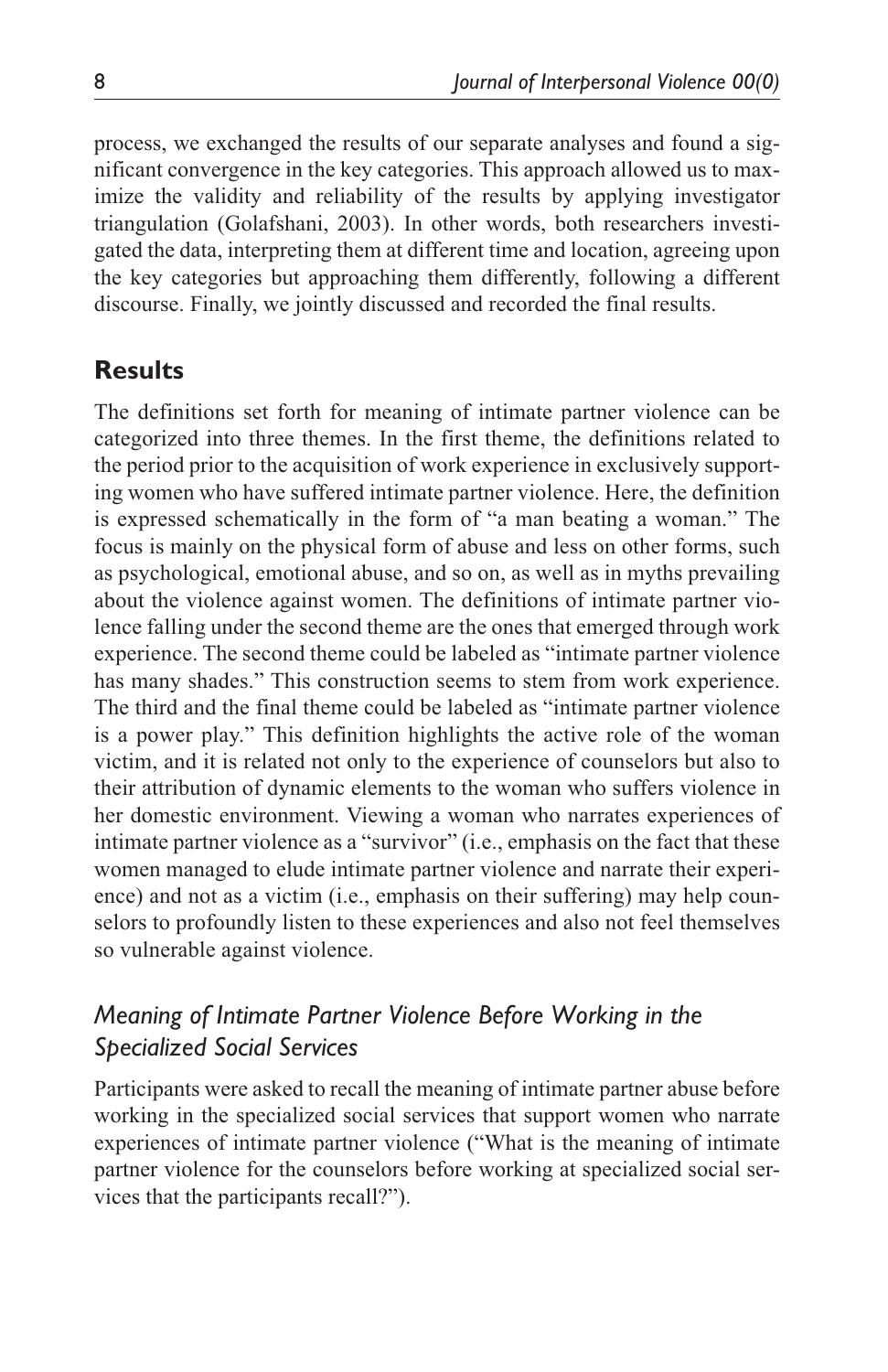The participants believed that physical violence was the most common form of intimate partner violence that participants refer to before working at these specialized social services. This trend is depicted in the answer of a psychologist working at counseling center: "[to really identify something as interpersonal partner violence] something obvious [is needed] like a bruise or a man beating a woman…"

Although physical violence was most frequently reported by the participants, some of them focused on other dimensions of intimate partner violence, such as emotional abuse. A social worker at a shelter reported, "Emotional abuse, psychological abuse." Narrations like this one resemble more a scientific approach than a personal opinion, suggesting that intimate partner abuse might be a delicate subject to elaborate on. Other participants recalled more personal memories that could make the meaning of intimate partner violence as a more private situation, like this social worker at a counseling center: "Ok, I told you, I had recurring memories [silence], but I kept them repressed. Like this. Like something very restricted that you can't talk much about it [silence] I may have had more tolerance."

Narrations like the above are supporting the idea that work experience can alternate personal views of counselors and change even their approach and reactions toward intimate partner violence. These alternations are depicted in the answer of a psychologist working at a shelter: "The first and basic—this I must mention—that was confuted is that I also thought of an abused woman as weak . . . Because I, too, used to say "the poor, the weak, we must help them."

Attempting to analyze the aforementioned statements, the first answer resembles what is considered to be a common approach of intimate partner violence and approaches "previous" meaning of intimate partner violence in a lay way. The second focused on a more scientific and detached way of attribution. The third statement refers to "neglected" forms of intimate partner violence from personal experience and the last in a lay representation of the battered woman. The last two statements underlined the impact work experience had on participants' personal views and definitions of intimate partner violence. For probing definitions about intimate partner violence prior to their work experience as counselors in specialized domestic violence counseling centers and shelters services, participants reported their past approach toward intimate partner violence as a result of recall. Even though there is no other way of reporting a past experience, Bell and Naugle (2008) suggest caution when data are gathered through recall, because "Retrospective data may be subject to reporting bias due to memory recall problems, social desirability, and perception bias" (p. 1105).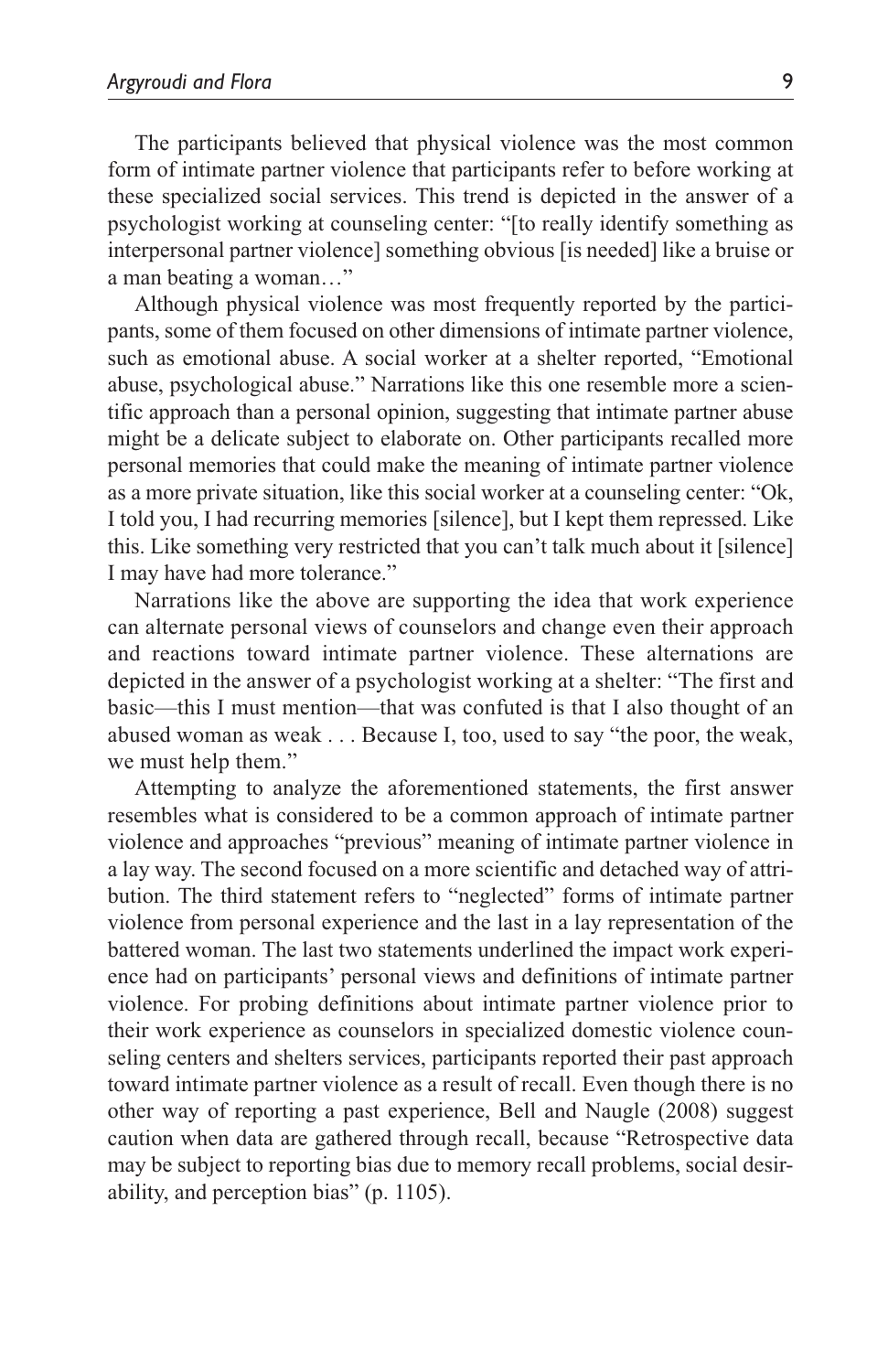## *Contemporary Meaning of Intimate Partner Violence*

Asking about contemporary meaning of intimate partner violence ("What is the contemporary meaning of intimate partner violence for the counselors after working for some period at these social services?"), participants gave detailed answers. A psychologist at a counseling center reported,

More schematic . . . Everything was more schematic. Basically, it was very unrefined and without any shades. White–black. . . . Yes. You see, now it is not, it is not a one-dimensional issue. It is not. A woman can have really positive feelings, to some degree, for her husband.

The above statement focuses on the initial (almost by default) compassion that inexperienced counselors feel about intimate partner violence episodes affecting their attitude and interpretation and their change of view when coming more in contact with people who actually suffered intimate partner violence.

Similar to the above, another participant, a psychologist at a counseling center, expressed his surprise for the frequency of intimate partner violence incidents:

I did not think (that) there is such an extent. No way. I did not think that it happens so much. Heee, thought that it happens and . . . it had happened in a previous center to …, to have a case of abuse, but it was easier to judge and say "what, why don't you leave?"

In this answer, the counselor focuses on the difference that his interpretation of intimate partner violence has now compared with before he started working as a counselor and on his attitude toward women who narrate episodes of intimate partner violence.

Finally, a social worker, although recognizes the frequency of these episodes like the psychologists mentioned above, takes a more activist attitude against intimate partner violence asking for collective action:

. . . that it is very broad. Yes, that it happens everywhere, and there are forms that are not visible, that we don't know of, that we don't want to see, and that there are things happening . . . Okay, this thing can be spoken out, not stay hidden . . . To not be ashamed to say . . . even the slight.

As it can be observed, she discusses hidden aspects of intimate partner violence, and her definition is in line with the Greek campaign against intimate partner violence, which is reflected in its basic slogan: "Break the silence. You are not the only one. You are not alone" (GSGE, 2018).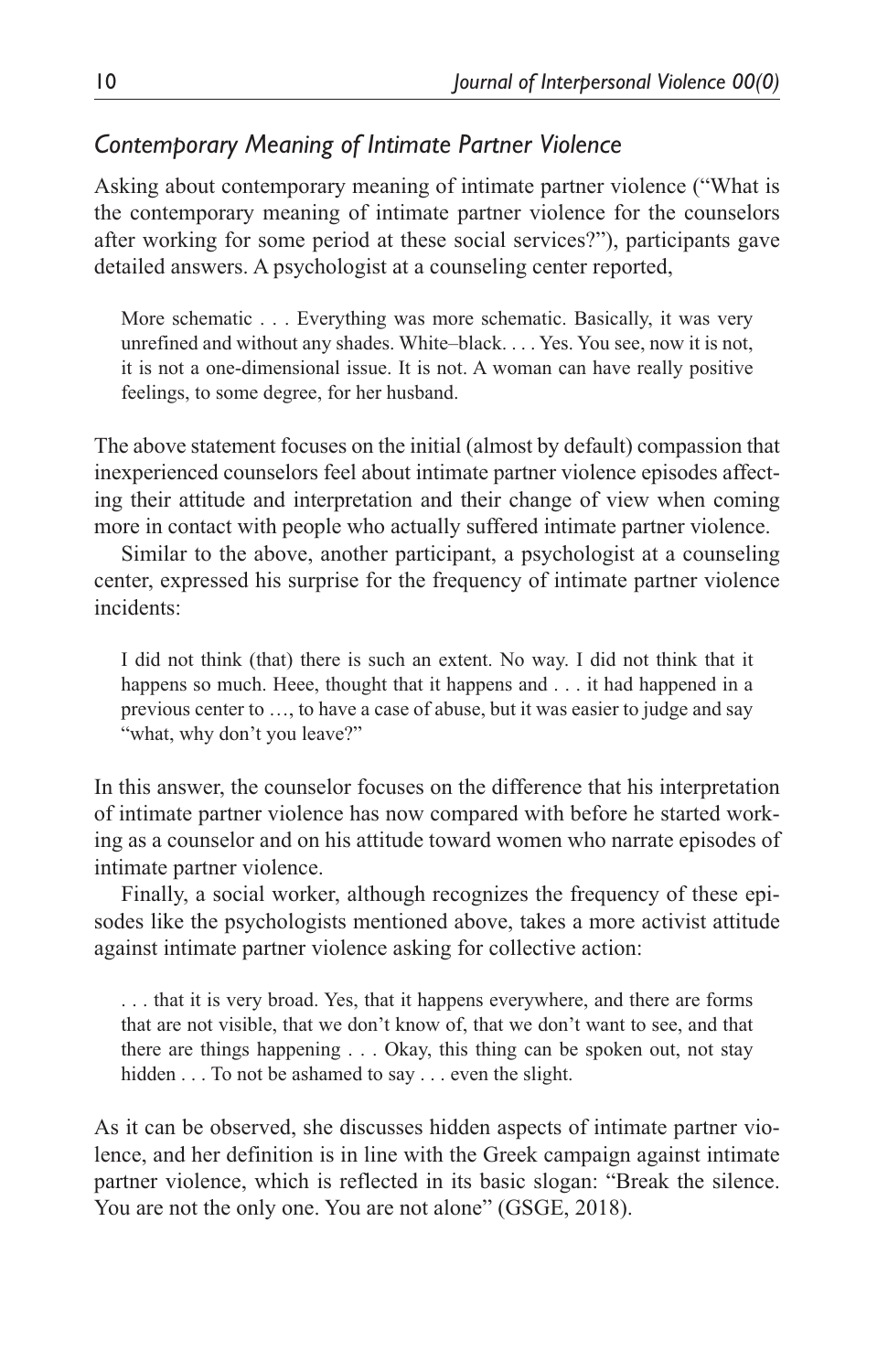## *Impact of Defining Intimate Partner Violence on Counselors' Everyday Life*

Ultimately, investigation of the impact that this specialized work experience may have on the counselors' lives was the last question of the present study ("How the meaning of intimate partner violence by counselors reflects in their work and in their lives in general?"). A psychologist at a counseling center reported, "The hypersensitivity I mentioned [she is laughing] is, of course, present in my husband . . . ."

Different views of intimate partner violence are proved to lead counselors behave differently toward women with intimate partner violence experiences and men who act in an aggressive way, as a social worker at a shelter reports:

Again things are broader. That is, my relationship with the other sex. On the one hand I can grasp much more easily [silence] . . . it's a bit in the role of the woman [silence] . . . it is not "let the asshole," the little becomes more . . . Many games are played, you see. The power games that both genders play. I firmly believe it now; I see it, both genders.

Viewing intimate partner violence as a power game and not as a scene where the role of offender and the role of victim are not easily identified is being narrated above. This meaning of intimate partner violence evokes a state of being alert against anyone who is perceived as aggressive regardless of their sex. Describing intimate partner violence in a broad way, including many aspects that can happen on a frequent basis, even deviating from the "classical form" of this type of violence (i.e., the offender, usually a male, physically abuses his wife), could enhance our understanding toward intimate partner violence and ultimately describe it as a desire for control deploying an unwanted behavior.

# **Discussion**

The target of the present study is to investigate the meaning of intimate partner violence that counselors hold after working in specialized structures, supporting women with intimate partner violence experiences. Counselors/ participants argue that specialized experience in supporting women who have suffered intimate partner violence affected counselors' approach in defining this phenomenon.

The counselors/participants in this study recalled their approach in defining intimate partner violence prior to their work in social services for supporting women who have suffered this type of abuse. Definition approaches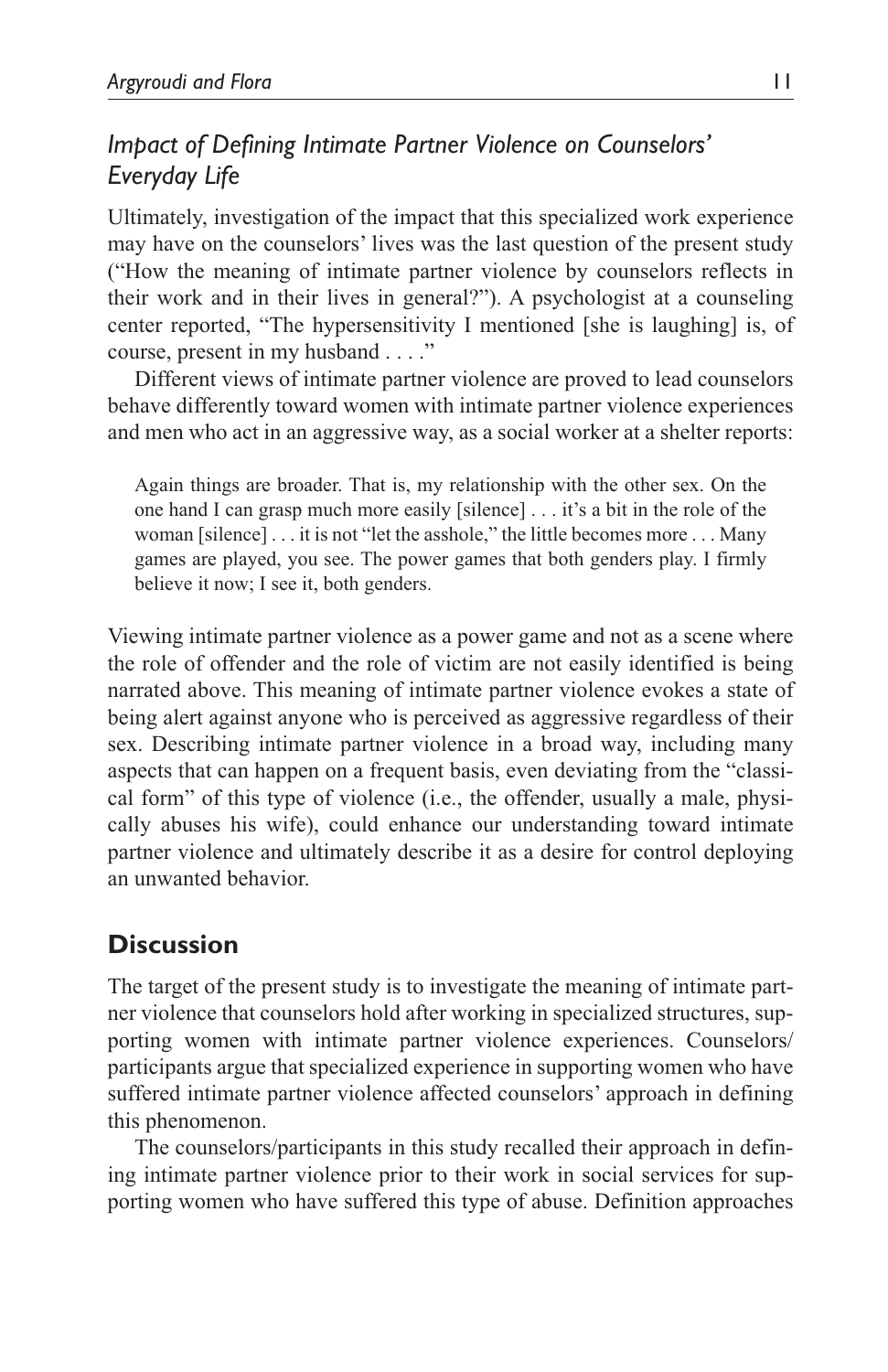by the counselors/participants can be classified into the two categories (a) widespread beliefs and myths about intimate partner violence ("it was easy for me to say why she doesn't leave?") and (b) knowledge acquired through studies and training ("as physical, psychological, sexual, or economic abuse"), which seems to be related to the theoretical basis and content of intimate partner violence. Training of the counselors/participants in this domain affected decisively their definition and approaches toward these clients, which at the time of the sampling process changed, as participants became more aware of the many types and the multilayered term of intimate partner violence. Counselors/participants argued their contemporary meaning of intimate partner violence has been at large influenced by narrations of women, who they support, enriching their understanding when compared with what it was prior to their work experience in specialized support centers and social services. The most striking difference is the finding that counselors/participants shifted their focus from the "battered" woman (victim) to the "survivor" woman in this type of abuse.

When coming in contact with real examples of intimate partner violence episodes, counselors went deeper in their understanding of intimate partner violence, including not only physical violence but also behaviors such as threats, intimidation, and restriction of freedom (Reisenhofer & Taft, 2013). That is how their meaning is more enhanced, and behaviors connected to intimate partner violence can be seen as more frequently applied.

According to our analysis, the counselors/participants recalled that they used to mainly focus on the physical dimension of intimate partner violence. Moreover, within this meaning of intimate partner violence as physical violence, counselors linked intimate partner violence with a gendered character, indicating indirectly that men are the perpetrators and women are the victims. Theoretically, the gendered intimate partner violence is a generic term. More specifically, according to Bloom (2008), the normative role associated with man and woman creates certain expectations in the context of a romantic relationship. The gendered nature of intimate partner violence is maintained in the meaning of abuse for counselors even after their acquisition of specialized experience in supporting women who have suffered abuse. Although it is recognized that women can become violent, it is also recognized that the higher percentage of physical violence is exercised by men against women. This conclusion emerged through the review of dozens of studies that considered the intercultural factor (VanderEnde, Yount, Dynes, & Sibley, 2012). As to the importance of gender in the definition of intimate partner violence, what differentiates the narratives of counselors is that, after their specialized work experience, they acknowledge that intimate partner violence, could be a power game where women participate actively.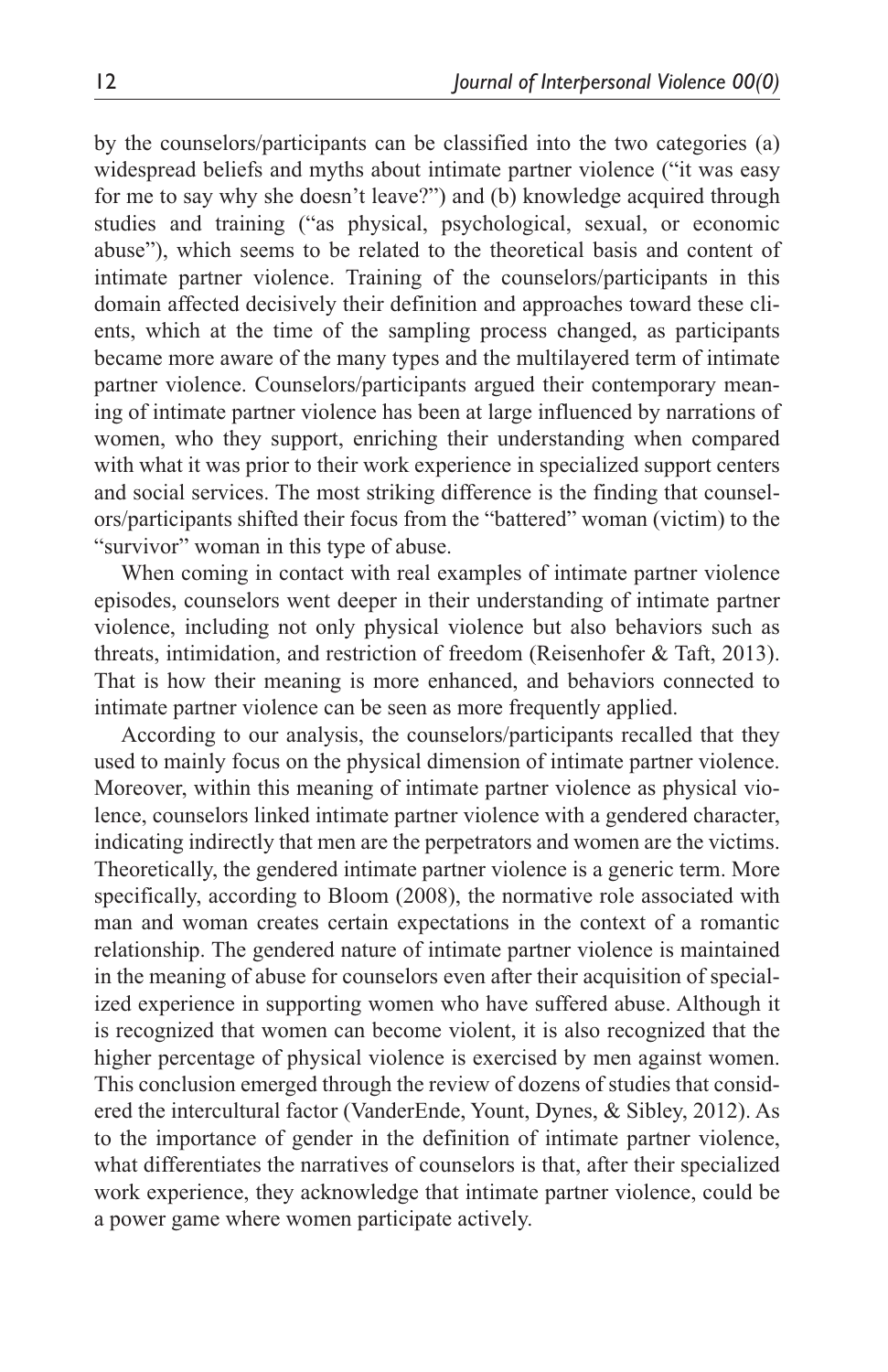What appears to also change through their specialized work experience is the counselors' representation of the woman who has suffered intimate partner violence—from a weak woman to a woman "survivor" who is also able to "play" in a "power game." In other words, another, more vigorous, proactive role seems to be attached to the woman who has suffered abuse.

All the aforementioned findings are generally in line with Johnson's typologies of intimate partner violence (Gulliver & Fanslow, 2015). According to his theory, the four variables (physical violence present, physical violence absent, high degree of controlling behaviors, and low degree of controlling behaviors) have been reported by the participants/ counselors in the present research. Participants after becoming experienced in specialized social services for supporting abused women reported that they went deeper in their approach of intimate partner violence, including the dimension of controlling behavior. Thus, and according to Johnson (2006), being physically violent might be a necessary but not sufficient condition for demonstrating this type of violence. As expressed by some participants, "craving for control" is equally important as being physically abusive. In addition, participants mentioned that physical abuse is only "one side of the coin" and psychological abuse must also be taken into consideration. According to Johnson (2006), intimate partner violence incidents can occur without physical abuse, a condition named "nonviolent" (NV); when NV both partners do not use physical violence but exhibit high levels of control.

The dilemma that was raised between the "old" and the "new" definition of intimate partner violence is whether a woman who has been abused takes the position of the victim/the weak or the one of the survivor. In a relevant Greek qualitative research, it is argued that the woman who has suffered abuse moves from the position of the victim to the position of the survivor in a way that allows for flexible self-determinations, in accordance with what is at stake in the interaction and also in the context of companionship relationships of power (Drouga, Papathanasiou, & Tsonidis, 2001).

Another remarkable finding of this research is that the meaning given to intimate partner violence by the counselors after their acquisition of specialized work experience influenced their attitude in the context of their own marital/companionship relationships, as well as their perspective of romantic relations as a whole. Attaching an enriched meaning to intimate partner violence, with a variety of behaviors, emotions, cognitive processes, and so on, made counselors more vulnerable to it. The counselors, possibly through their experience in providing counseling to women who have suffered abuse, seem to adopt a preventive stance on the possibility of intimate partner violence in their own romantic relationships, such as the establishment of limits,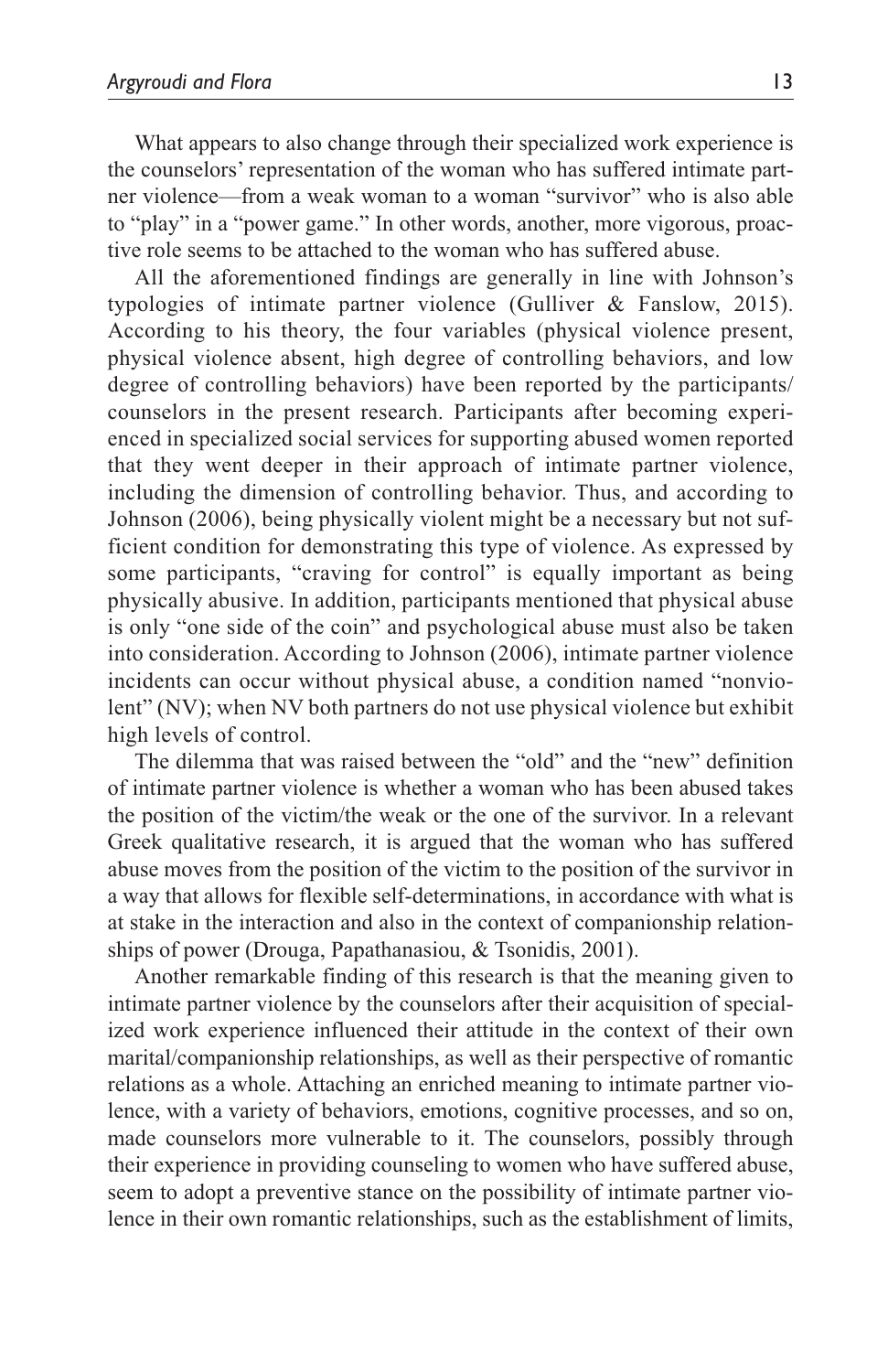vigilance, and so on. It seems like working experience evokes in counselors a state of being alert toward any behavior or statement that could resemble a typical intimate partner violence manifestation. For female counselors, the broad definition of abuse increased their sense of their own vulnerability to it. This finding is related to the one of a relevant qualitative research, according to which the limitation of the meaning of intimate partner violence to its physical dimension helps male counselors to consider themselves less or not violent at all (Stanley et al., 2012). The conclusion that a broad and rich meaning of intimate partner violence can raise the sense of vulnerability can be held as a hypothesis for a next research.

The specialized work experience of counselors led them to a more enriched definition of the concept of intimate partner violence compared with the one maintained by them prior to working at counseling centers and shelters. The meaning attributed to intimate partner violence by the counselors after their work experience epitomized the theoretical definition they espoused.

The meaning of intimate partner violence for the counselors concerns also certain aspects terms and aspects that cannot be expressed verbally. The stories of women who have suffered abuse, always according to the analysis of the interviews taken by the counselors, included abusive experiences that could not be described as clearly physical, emotional, economic, sexual, and so on. The focus of the counselors' attention on the experiences of women and not on the physical abuse is consistent with the findings of Mitra (2013). The women/participants in Mitra's (2013) research referred more to the psychological abuse they suffered from their partner or spouse, a fact that led to belittling of their own value. Therefore, due to their work experience, the counselors in the present study gave to intimate partner violence a meaning that is broader than the one of physical abuse. This contrasts to the analyses of Levin (2014), according to which abused women are not listened to carefully by their counselors. The identification of the meaning of intimate partner violence for the counselors who participated in the present study with the one attributed to intimate partner violence by women who have suffered from it is an indication of the fact that counselors do listen to the stories of the women they provide with counseling support.

The broadened meaning of intimate partner violence that counselors/participants recalled may be an indication of the length and the richness of women's, who experience incidences of intimate partner violence, narrations. As mentioned in the "Introduction" section, many other factors (era of capitalist/ financial crisis in Greece, recall problems, so on) may affect the contemporary meaning of intimate partner violence.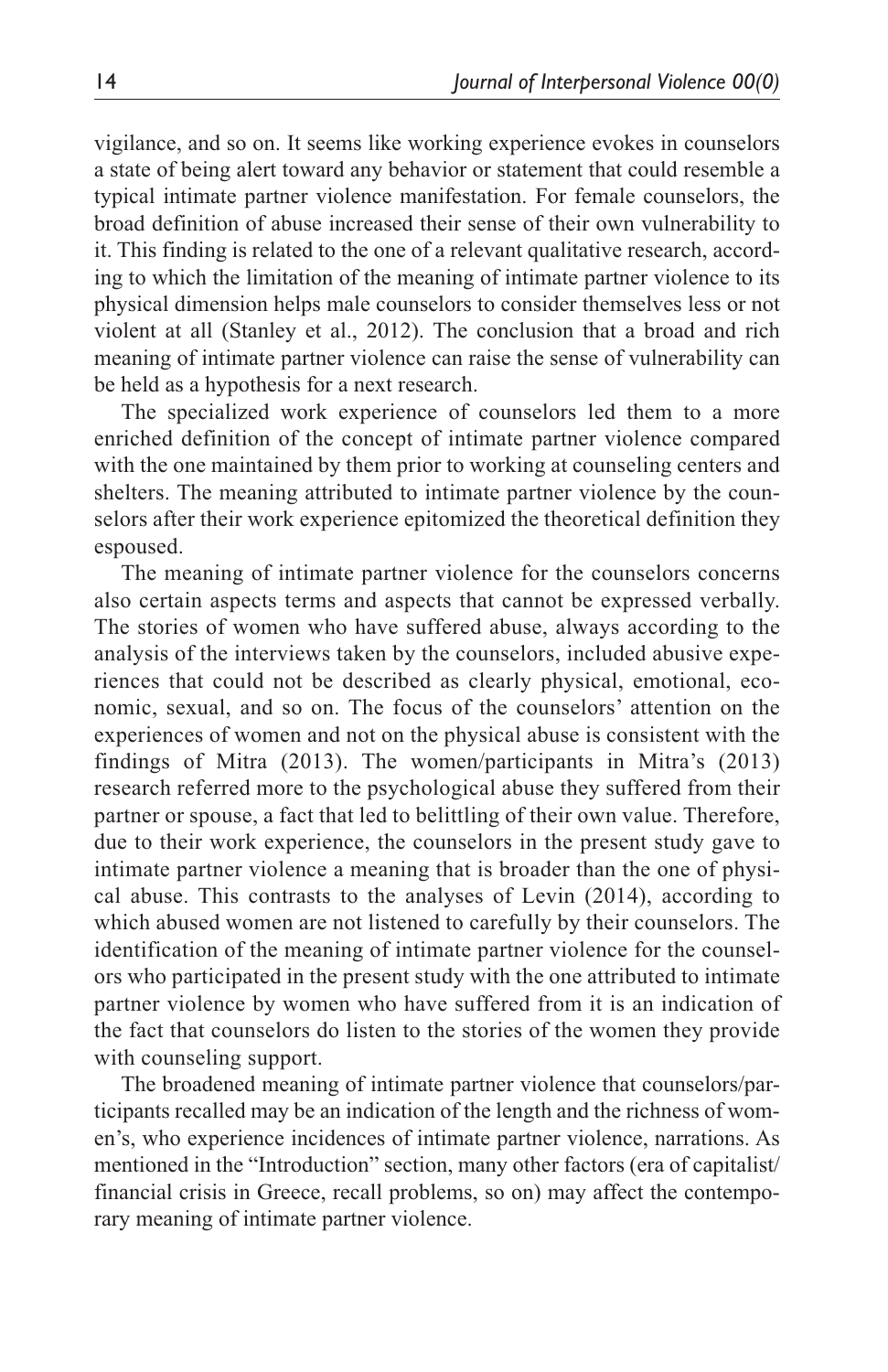## **Conclusions and Limitations**

The main conclusion of the present study is that working as a counselor in a counseling center or a shelter for women that narrate experiences of intimate partner violence relationships can affect the meaning of intimate partner violence for counselors, resulting in a broader and deeper interpretation and approach toward this phenomenon. According to our analysis, working experience had driven counselors to question myths and prevailing beliefs about intimate partner violence and the image of the "battered" woman. As the counselors noted in their interviews working in these specialized services, a woman in an intimate partner violence relationship shifted from a victim to be illustrated as a survivor. The state of being alert that was mentioned in some counselors'/participants' narrations should be taken into consideration in the supervision and support of counselors. Another point of the present study is that change of defining intimate partner violence may strengthen vicarious traumatization for counselors (Baird & Kracen, 2006). And this could be an investigation topic for a next study. Supervisors may take this under account and apply this knowledge by asking counselors from time to time to describe the meaning of intimate partner violence.

Counselors in these specialized social services support women with different ethnicities and a diversity of cultural backgrounds. Another study should include the cultural factor in probing intimate partner violence as in the present study no counselor/participant mentioned the impact of intercultural view on the conceptualization of intimate partner violence.

The service network is lately addressed not only to women who have suffered intimate partner violence but also to women from vulnerable groups (refugees, migrants, unemployed, etc.) and their children (GSGE, 2018). Another research on the same topic would respond to the meaning of violence in a more general framework.

Our results cannot be generalized because of the methodology that was used for drawing conclusions and because of the size and the sampling of the participants. Another limitation is that the counselors who participate in this research recalled the meaning that intimate partner violence had when they were hired by counseling centers and shelter services. As pointed out in previous sections, retrospective data may face recall and other problems (Bell & Naugle, 2008). A longitudinal study could give more rich answers about the main research question of the present study.

#### **Authors' Note**

Anthi Argyroudi is now affiliated with Aristotle University of Thessaloniki, Thessaloniki, Greece.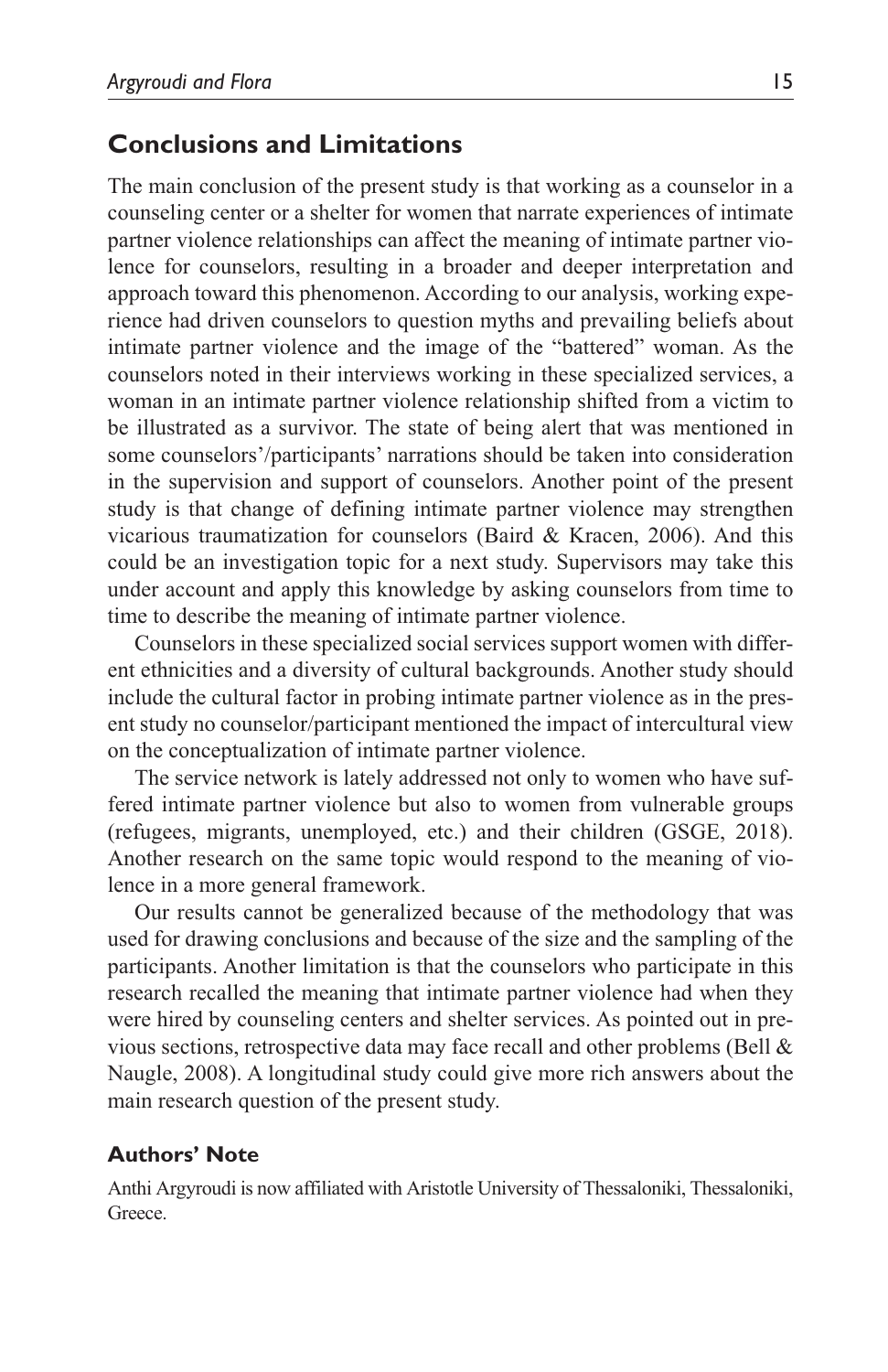#### **Declaration of Conflicting Interests**

The author(s) declared no potential conflicts of interest with respect to the research, authorship, and/or publication of this article.

#### **Funding**

The author(s) received no financial support for the research, authorship, and/or publication of this article.

#### **References**

- Bailey, B., Buchbinder, E., & Eisikovits, Z. (2011). Male social workers working with men who batter: Dilemmas in gender identity. *Journal of Interpersonal Violence*, *26*, 1741-1762.
- Baird, K., & Kracen, A. C. (2006). Vicarious traumatization and secondary traumatic stress: A research synthesis. *Counselling Psychology Quarterly*, *19*, 181-188.
- Bell, K. M., & Naugle, A. E. (2008). Intimate partner violence theoretical considerations: Moving towards a contextual framework. *Clinical Psychology Review*, *28*, 1096-1107.
- Biggerstaff, D., & Thompson, A. R. (2008). Interpretative Phenomenological Analysis (IPA): A qualitative methodology of choice in healthcare research. *Qualitative Research in Psychology*, *5*, 214-224.
- Bloom, S. S. (2008). *Violence against women and girls: A compendium of monitoring and evaluation indicators*. New York, NY: SAGE.
- Clay, R. A. (2017, July 8). Women outnumber men in psychology, but not in the field's top echelons. *Monitor on Psychology*, *48*(7), 18-21. Retrieved from [https:](https://www.apa.org/monitor/2017/07-08/women-psychology.aspx) [//www.apa.org/monitor/2017/07-08/women-psychology.aspx.](https://www.apa.org/monitor/2017/07-08/women-psychology.aspx)
- Dixon, L., & Graham-Kevan, N. (2011). Understanding the nature and etiology of intimate partner violence and implications for practice and policy. *Clinical Psychology Review*, *31*, 1145-1155.
- Drouga, K., Papathanasiou, M., & Tsonidis, A. (2001). *Thýma í epizósa: I ritorikí kataskeví taftotíton sti symvouleftikí gia tin kakopoíisi gynaikón. mia análysi períptosis* [Victim or survivor? The rhetorical construction of identities in counseling for violence against women: A case study]. Retrieved from [https://kethi](https://kethi.gr/2009-03-30-09-10-41/) [.gr/2009-03-30-09-10-41/](https://kethi.gr/2009-03-30-09-10-41/)
- Dutton, M. A., & Goodman, L. A. (2005). Coercion in intimate partner violence: Toward a new conceptualization. *Sex Roles*, *52*, 743-756.
- Flynn, A., & Graham, K. (2010). "Why did it happen?" A review and conceptual framework for research on perpetrators' and victims' explanations for intimate partner violence. *Aggression and Violent Behavior*, *15*, 239-251.
- General Secretariat for Gender Equality. (2018). *Odigós symvouleftikís gia ti vía: Den eísai i móni, den eísai móni* [A counseling guide on violence: You are not the only one, you are not alone; trifold brochure]. Retrieved from [http://www.isotita](http://www.isotita.gr/ekdoseis-ggif/) [.gr/ekdoseis-ggif/](http://www.isotita.gr/ekdoseis-ggif/)
- Golafshani, N. (2003). Understanding reliability and validity in qualitative research. *The Qualitative Report*, *8*, 597-606.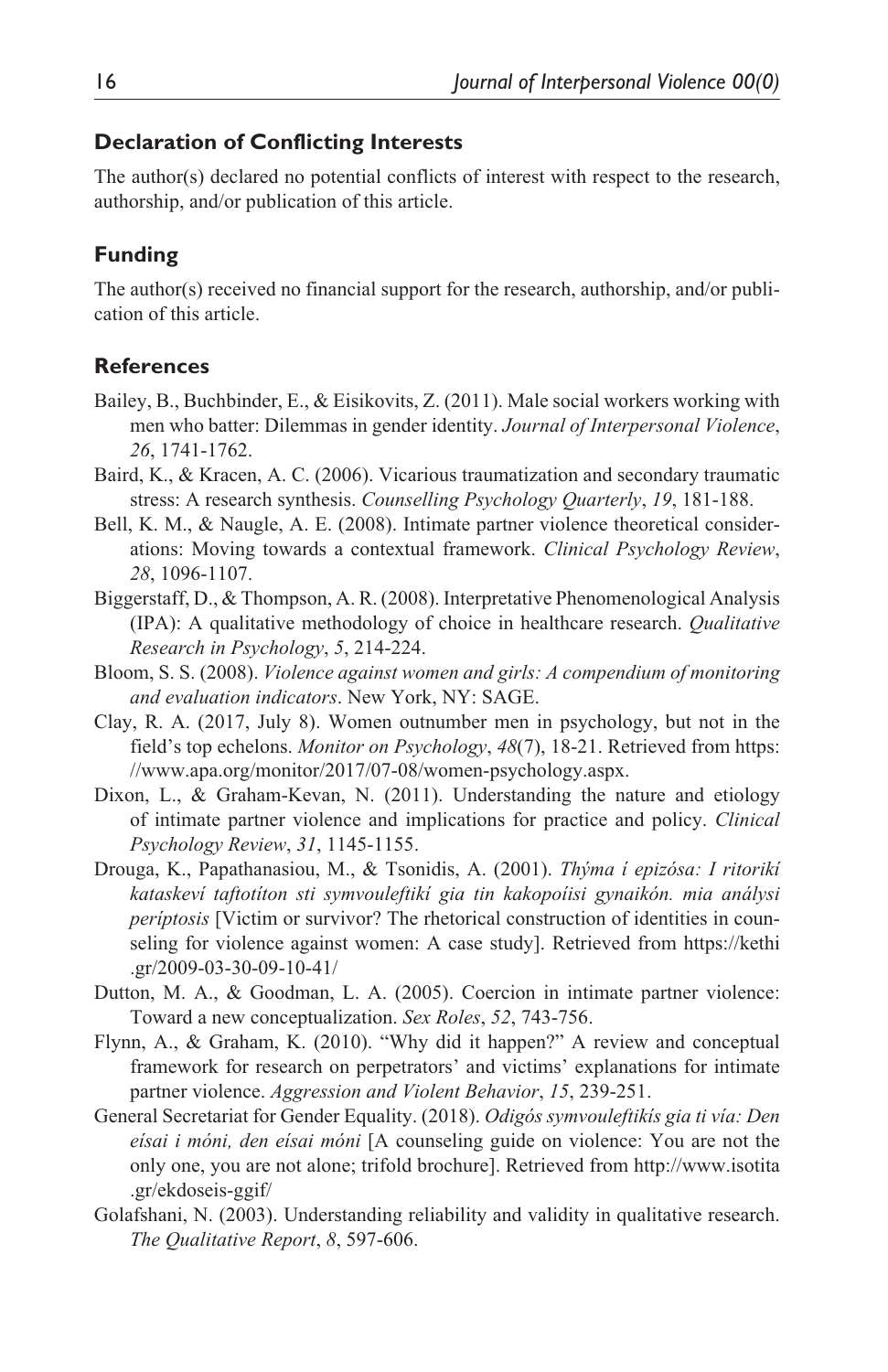- Grauwiler, P. (2008). Voices of women: Perspectives on decision-making and the management of partner violence. *Children and Youth Services Review*, *30*, 311-322.
- Gulliver, P., & Fanslow, J. L. (2015). The Johnson typologies of intimate partner violence: An investigation of their representation in a general population of New Zealand women. *Journal of Child Custody*, *12*, 25-46.
- Hellenic Agency for Local Development and Local Government. (n.d.). *Anáptyxi Domón kai Ypiresión tis Topikís Aftodioíkisis pros ófelos ton Gynaikón kai gia tin katapolémisi tis vías* [Development of local government structures and services for the benefit of women and for the fight against violence]. Retrieved from [https://www.eetaa.gr/index.php?tag=via\\_genika](https://www.eetaa.gr/index.php?tag=via_genika)
- Johnson, M. P. (2006). Conflict and control: Gender symmetry and asymmetry in domestic violence. *Violence Against Women*, *12*, 1003-1018.
- Levin, S. (2014). Akoúgontas aftó pou den ékhi akoustí: Simvoulés pros epaggelmatíes apó yinaíkes pou ékhoun ipostí kakopíisi [Hearing the unheard: Advice to professionals from women who have been battered] (E. Samara & E. Silvistopoulou, Trans.). In H. Anderson & D. Gehart (Eds.), *Sinergatikí therapía: Skhésis kai sizitísis pou kánoun ti diaphorá* [Collaborative therapy: Relationships and conversations that make a difference] (pp. 165-188). Thessaloniki, Greece: University Studio Press.
- McCann, I. L., & Pearlman, L. A. (1990). Vicarious traumatization: A framework for understanding the psychological effects of working with victims. *Journal of Traumatic Stress*, *3*, 131-149.
- Milner, J. (2004). From "disappearing" to "demonized": The effects on men and women of professional interventions based on challenging men who are violent. *Critical Social Policy*, *24*, 79-101.
- Mitra, N. (2013). Intimate violence, family, and femininity: Women's narratives on their construction of violence and self. *Violence Against Women*, *19*, 1282-1301.
- Pasupathi, M., Fivush, R., & Hernandez-Martinez, M. (2016). Talking about it: Stories as paths to healing after violence. *Psychology of Violence*, *6*, 49-56.
- Reisenhofer, S., & Taft, A. (2013). Women's journey to safety—The transtheoretical model in clinical practice when working with women experiencing Intimate Partner Violence: A scientific review and clinical guidance. *Patient Education & Counseling*, *93*, 536-548.
- Smith, J.A. (Ed.). (2008). *Qualitative psychology: A practical guide to research methods*. London, England: Sage.
- Smith, J. A., Flowers, P., & Larkin, M. (2009). *Interpretative phenomenological analysis: Theory, method and research*. London, England: Sage. Retrieved from [https://uk.sagepub.com/en-gb/eur/interpretative-phenomenological-analysis](https://uk.sagepub.com/en-gb/eur/interpretative-phenomenological-analysis/book227528) [/book227528](https://uk.sagepub.com/en-gb/eur/interpretative-phenomenological-analysis/book227528)
- Smith, J. A., Jarman, M., & Osborn, M. (1999). Doing interpretative phenomenological analysis. In M. Murray & K. Chamberlain (Eds.), *Qualitative Health Psychology* (pp. 218-240). London, England: Sage.
- Stanley, N., Fell, B., Miller, P., Thomson, G., & Watson, J. (2012). Men's talk: Men's understandings of violence against women and motivations for change. *Violence Against Women*, *18*, 1300-1318.